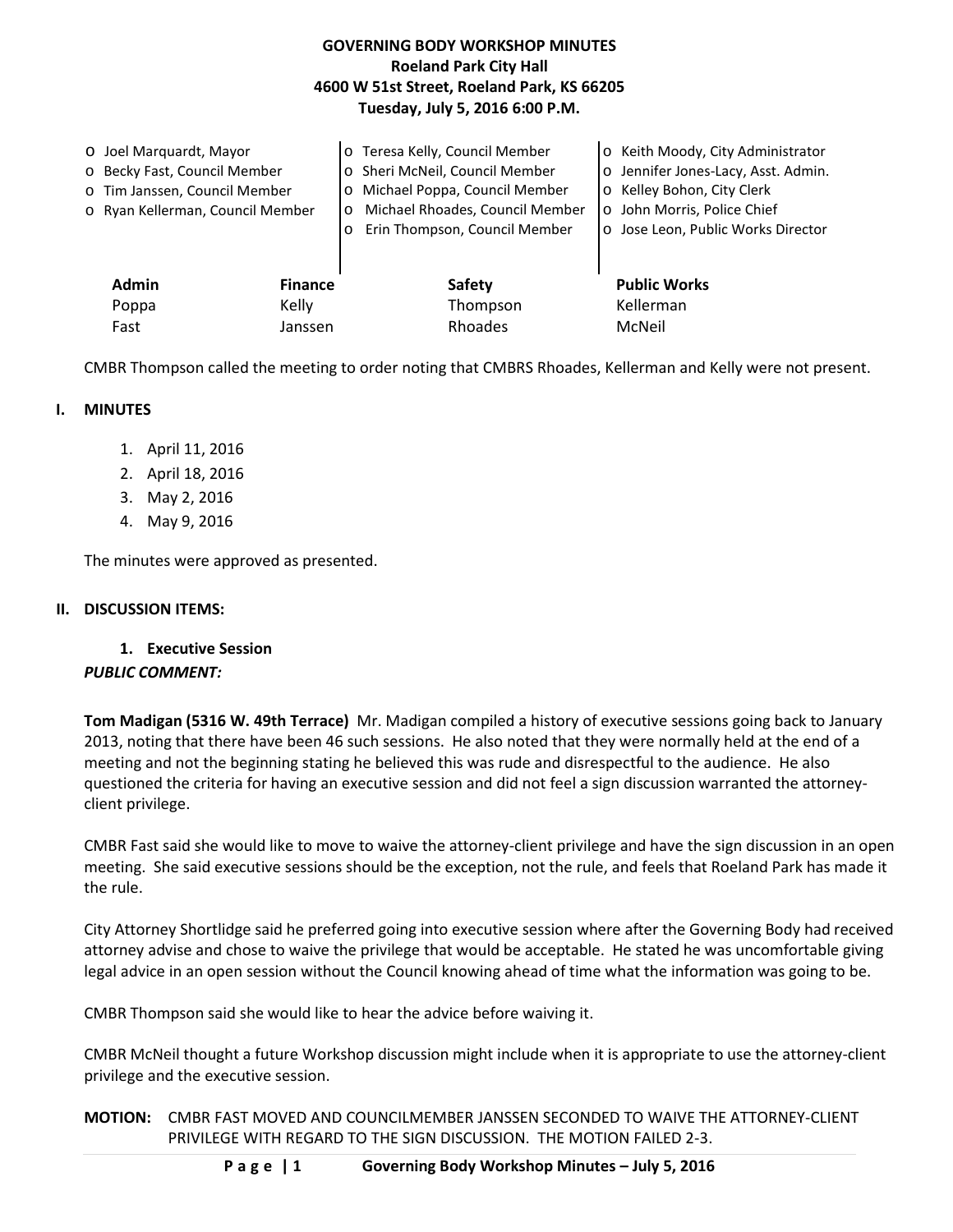**MOTION:** CMBR POPPA MOVED AND MAYOR MARQUARDT SECONDED THAT THE GOVERNING BODY RECESS INTO EXECUTIVE SESSION UNDER THE ATTORNEY-CLIENT PRIVILEGE EXCEPTION TO THE OPEN MEETINGS ACT IN ORDER TO RECEIVE LEGAL ADVICE CONCERNING SIGN REGULATIONS, WITH THE OPEN MEETING TO RESUME IN THIS ROOM AT 6:15 P.M. THE MOTION PASSED 5-0.

## (Roeland Park Workshop in Recess until 6:15 p.m.)

CMBR Thompson reconvened the Workshop meeting.

**MOTION:** CMBR FAST MOVED AND CMBR JANSSEN SECONDED TO WAIVE THE ATTORNEY-CLIENT EXCEPTION TO THE OPEN MEETINGS ACT REGARDING SIGN REGULATIONS. THE MOTION PASSED 5-0.

CMBR Thompson said that during the Executive Session the Governing Body received advice regarding the City's sign ordinance and how it is affected by the new Kansas law and the United States Supreme Court case Clyde Reed, et al. v. Town of Gilbert, Arizona, et al. Guidance is needed to give staff direction on whether to pull signs in the right-ofway to be in compliance with the state law and also to clean up the sign ordinance as written.

Mayor Marquardt believed there are two questions were facing the Governing Body: how do the City's ordinance enforced and whether the City Attorney should move forward to work on cleaning up the language.

City Attorney Shortlidge said the current City ordinance prohibits signs in the right-of-way. The state statute passed in 2015 directs an ordinance cannot do that. He said the state statute is also content based and likely unconstitutional.

CMBR Thompson recommended Mr. Shortlidge recommend revisions to the ordinance.

City Administrator Moody asked for clarification on the changes requested of Mr. Shortlidge and whether these would be amendments to comply with the federal court decision or to comply with the state statute, which allows political signs in the right-of-way and are content based. The federal law does not address permitting signs in the right-of-way.

City Attorney Shortlidge said the Constitution does not dictate the placement of a sign in the right-of-way, but does say there cannot be content-based regulations.

CMBR Fast recommended following the state statute.

Mayor Marquardt asked the City Attorney to clarify that the number of signs are not regulated by the Constitution and the City can still set those limits.

CMBR Thompson said she would prefer to be in compliance with the Constitution over state regulations.

Mayor Marquardt supported keeping the City's ordinance as advised by the City Attorney as it is in compliance with the Supreme Court case.

After discussion, it was agreed to direct staff to leave the City ordinance as written until they have further information, but City Attorney Shortlidge will present at the July 18 Workshop updates that need to be made to the ordinance.

City Attorney Shortlidge clarified that staff is to enforce the ordinance and pull signs from the right-of-way. He added that the temporary sign provisions in the ordinance are content neutral.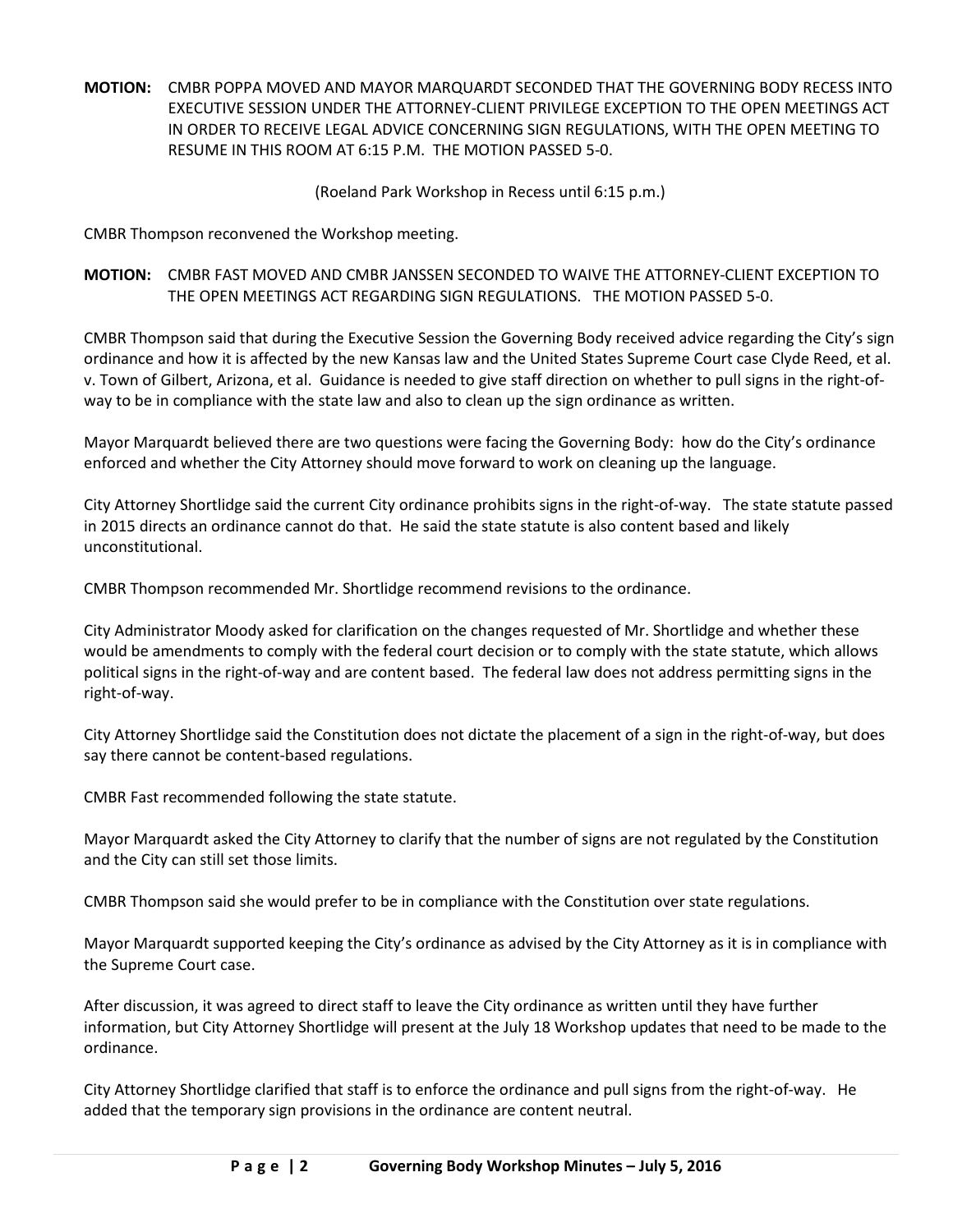# **2. Discussion of Change in Election Dates**

City Attorney Shortlidge addressed changes to Charter Ordinance 32 regarding city elections.

**SECTION 6(f)**. Mr. Shortlidge said he spoke with an attorney at the county legal department who advises the Election Commissioner. The county attorney advised that after speaking to the deputy commissioner in regards to the City's draft ordinance changes in the terms of timing to hold a special election to fill a vacancy was found to be acceptable. The current state statute reads an election needs to be held within 45 days of declaring the vacancy and the county recognizes that it cannot reasonably meet that deadline. The language has been changed to an August 1st filing deadline, which gives a 30-day process to notify people within a ward, get their filings and to be able to notify the election commissioner as to the candidates and let them be able to complete their process.

**SECTION 3.** The recommended change was that positions will expire on the third Monday in January. A presentation made at the City Attorney's Association suggested stating January is when positions will expire.

**SECTION 5.** This section adds back provisions relating to primaries that are currently in place by charter ordinance, but the statute chartered has since been replaced by new legislation which would, in effect, negate the charter ordinance. The new language in §5 will put the primary rules back in place, to be held if there are more than two candidates for a position. Primary applies only to regular election, not the filling of vacancies.

**SECTION 6.** At the end of the section, it was recommended to strike the provision, and that has been removed.

CMBR Fast said §7(e), doesn't quite reflect the initial will. She believed it should read "In the event that the vacancy occurs less than 60 days prior to the filing deadline, adding that the intent that there would be a two-month period if someone resigned, new people could file for the position and then there would be an appointment during the election period. As it is written, there are only a few days prior to the filing deadline that people can file.

City Attorney Shortlidge responded that §7(e) is talking about a position that would otherwise be subject to election at the next election, and provides for a temporary appointment.

CMBR Fast questioned if someone should resign after the filing deadline. She questioned the possibility of a fouryear appointment. City Attorney Shortlidge this could require a special election.

Mayor Marquardt suggested adding language that if no one files for the vacancy a special election will be called.

CMBR Thompson questioned the language in §5, "first Tuesday of August of each odd-numbered year." She felt the language should be the first Tuesday after the first Monday of August to avoid a Tuesday, August 1 election.

City Administrator Moody said it remains an option to the Council to choose whether they want to have primaries before regular elections.

City Attorney Shortlidge said the statute does dictate primaries, but state primaries are held if more than three candidates apply for one position. The Council wanted to charter it to read more than two candidates.

CMBR Fast asked for clarification on the new §7(a), which states if a vacancy occurs 180 or more days, and in (e), is a vacancy less than 180 days. City Attorney Shortlidge clarified that this is a change in process depending upon when the vacancy occurs. If more than 180 days, then there will be a special election. If less than 180 days, then the position will be filled by the Council President or the most senior Councilmember who has signed a non-candidacy statement.

The Governing Body discussed notification of vacancy positions. CMBR Thompson said she believed they could publish notices in the local paper and put the information on the City's website to notify residents of a vacancy, adding that this will save staff time and City dollars. CMBR Janssen supported CMBR Thompson's recommendation.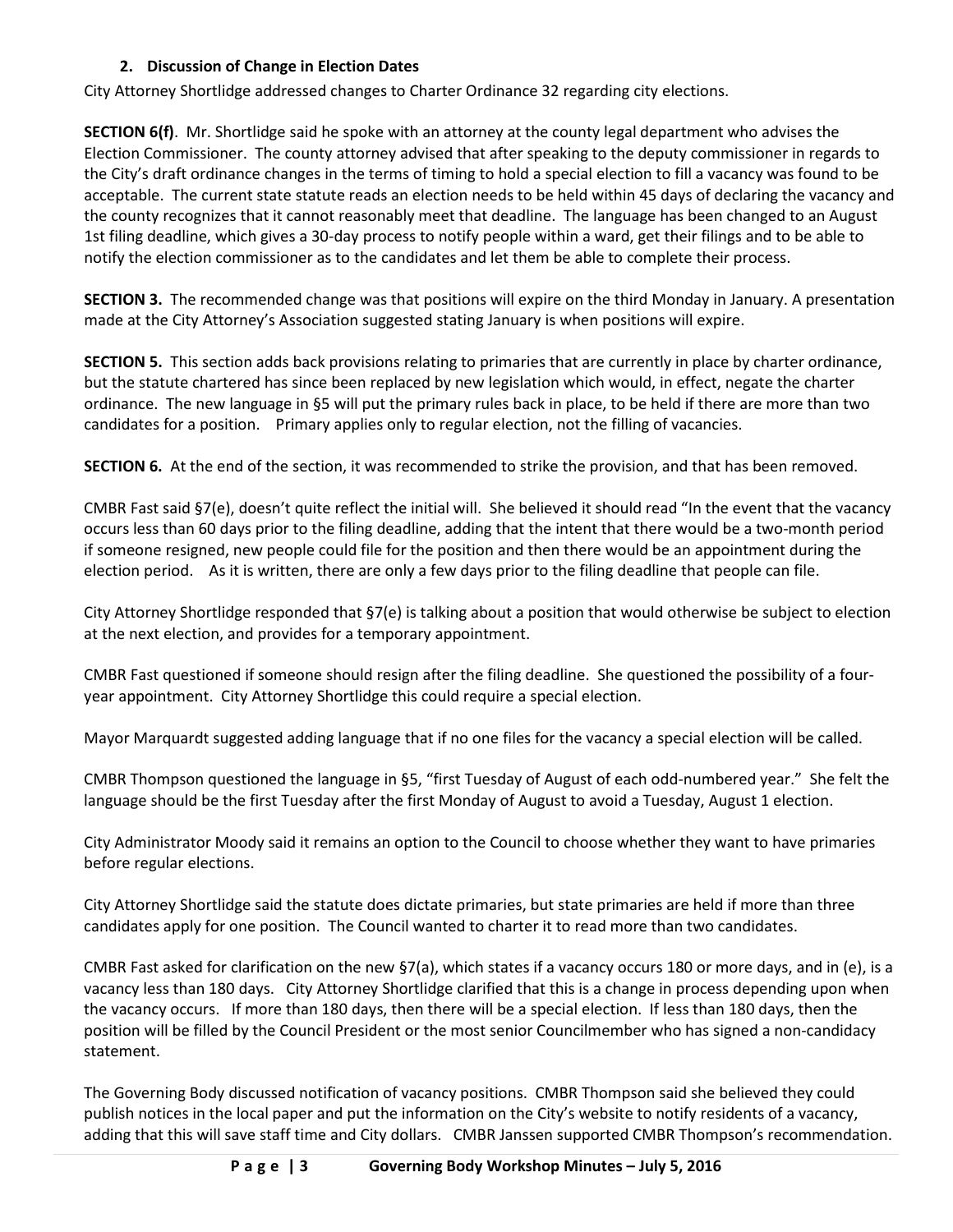City Clerk Bohon said postcard mailings to each resident averages \$.40 apiece.

CMBR McNeil asked for a clarification on the mailings. CMBR Thompson said the mailing would only be to residents living in the ward where the vacancy is. In the event of a mayoral vacancy, then it would be a city-wide mailing.

Mayor Marquardt said there were approximately 3,000 households in the city. Staff clarified that a mailing city wide would be approximately \$1,200 plus staff time and approximately \$400 per ward.

CMBR Janssen also recommended using the NotifyJoCo system as well.

Mayor Marquardt said he still preferred mailing to residents as a way to reach them.

There was a majority consensus to do away with the mailings for both mayor and council vacancies.

This item will be moved to New Business at the July 18 City Council meeting for review of the discussed changes.

# **3. Parks Committee Bench Selection**

Public Works Director Leon reported that the Parks Committee created a subcommittee consisting of two Parks members and a Public Works staff member to research replacement benches that are needed throughout the City. Two parks they focused on were Carpenter Park with three benches, and Granada Park with four. The subcommittee focused on what type of benches would best fit the theme of the parks with Carpenter being a quiet park and Granada more rustic.

Mr. Leon provided pictures of the two parks' existing benches drawing attention to the warping of the ones in Granada Park and the fading, scratches and graffiti on the ones in Carpenter Park. Recommendations to the Council are for three eight-foot benches for Carpenter Park, and four benches in Granada, two with backs and two backless. Public Works will install the benches and install concrete pads for them in Granada. Carpenter Park benches will be installed into the existing brick.

Public Works Director Leon then asked for Council support so that staff and the Parks Committee can move forward with purchasing the benches. He said he was anticipating a fall installation.

CMBR McNeil inquired as to the reason for metal benches. Public Works Director Leon said they're a little more maintenance friendly noting that the current plastic benches can be carved into easily and the wood benches at R Park have had an issue with defacement. Steel metal benches can also be repainted if needed to make them look brand new again. He said he realized there's concern with heat, but no matter which option you choose you will be sacrificing something.

CMBR McNeil said she liked the current benches at Carpenter Park as they're very comfortable. She said the metal ones look uncomfortable and they're going to be hot. She recommended repainting the existing Carpenter Park benches which would certainly be a lot less money. Public Works Director Leon said they could be painted and it would make them look nicer, but felt this goes against what he has been hearing in past meetings in regards to taking care of the City's parks and keeping up with their amenities. CMBR McNeil said she didn't believe it was worth sacrificing comfort for something new and shiny.

CMBR Poppa asked about the shade in Carpenter Park. CMBR McNeil said they're shaded during different parts of the day depending on where you sit. CMBR Poppa said he was hoping the recommendation would be the wooden benches as in R Park. Public Works Director Leon said the wood on those benches has been splitting. They have had the manufacturer come back and see about replacing some of the slats. The manufacturer's comment is some of this is natural for the wood. Mr. Leon said a lot of work went into getting those benches and it's frustrating from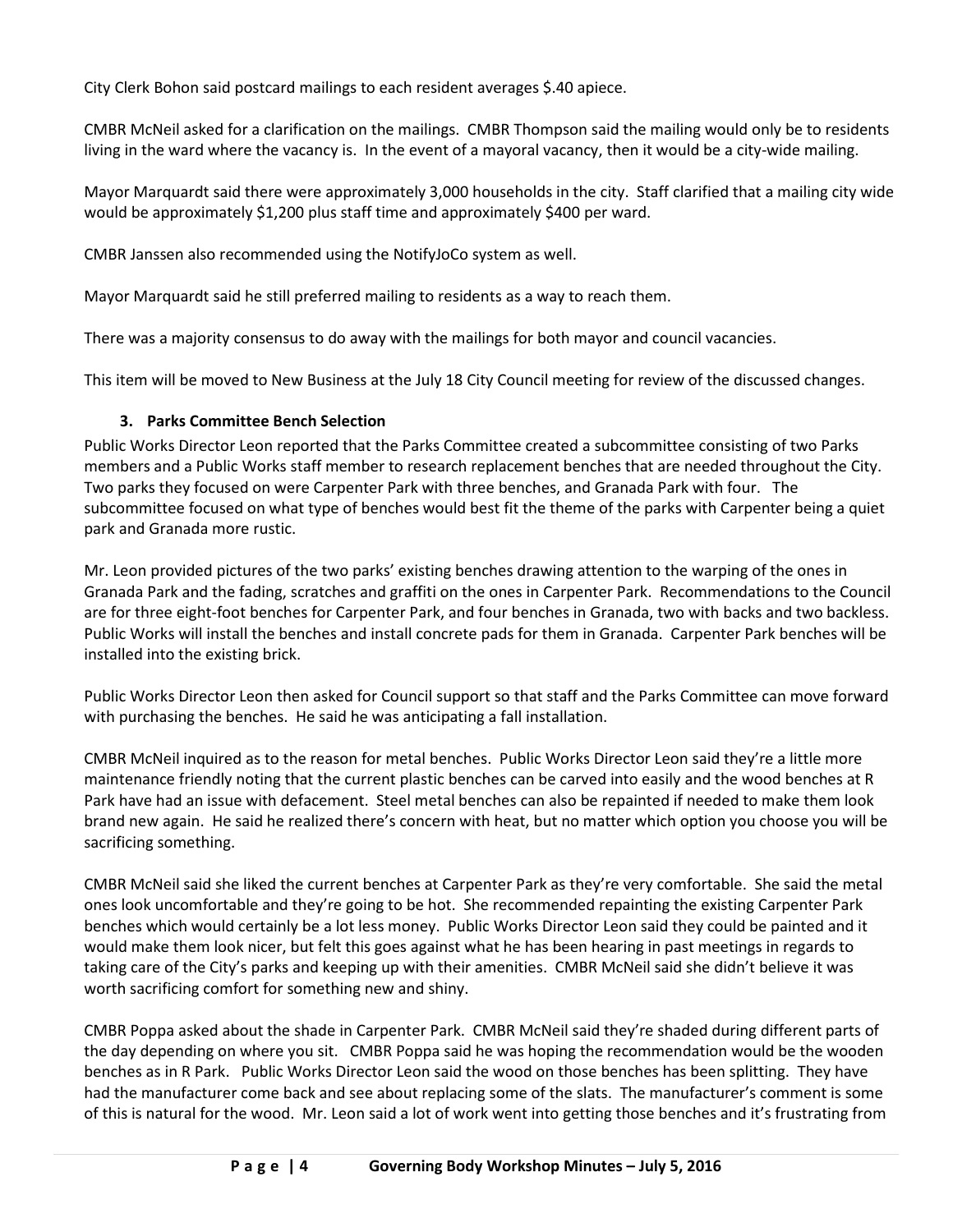the fundraising group's end because of their effort. He did state that it's not an installation issue, but just how they've weathered.

Mayor Marquardt said he wants to honor the Parks Committee's recommendation, but feels the punched hole design in the benches makes them look very cheap. He asked if it was considered to repaint or save the existing benches. He also agreed with CMBR McNeil on the comfort issue adding that he would think they would have the capability of doing something pretty interesting with the existing ones for less price and better comfort in the end. He reiterated he hates to go against Parks, but felt the existing type of benches would look to be more comfortable.

Public Works Director Leon said that was not focused on and the amenities that were listed in his cost replacement analysis. They focused on what needed to be replaced which was more of the "sour-looking" amenities in the City.

CMBR Fast said the Parks Committee spent a lot of time looking at all the options and that the subcommittee met with different companies. She also went and looked at different parks noting that a majority of them already have the metal benches because they last a long time, the paint doesn't chip, they're hard to graffiti and have good warranties. Ms. Fast said she support the Parks Committee's recommendation.

Public Works Director Leon said the benches chosen for Granada Park is because they match closer to the picnic tables and trash cans.

CMBR Thompson said she would echo CMBR Fast's comments and supports the Parks Committee's recommendation.

CMBR McNeil said she appreciates the works of the Parks Committee, but doesn't understand changing out something that works really well when it can be upgraded as opposed to something that's so uncomfortable.

CMBR Poppa thought they might not fit into Community for All Ages lens for the city, and asked if the Parks Committee or Mr. Leon looked into that viewpoint. Public Works Director Leon said their focus was to find a nice, quality bench that had low maintenance and that would fit within the theme of the parks.

CMBR Fast said at a Parks Committee meeting there was discussion to make sure the benches had side arms to help one get up.

Mayor Marquardt said he could endorse the Granada Park benches as he felt they fit in more with the park. The issue he has is they're very thin. As for Carpenter Park, he said the backdrop is a massive concrete back wall that's all and then with the placement of thing metal benches he didn't feel design-wise it would work very well. He said he would like to see the painted option for Carpenter Park and if it doesn't work, he may be able to endorse the recommendations then.

CMBR Poppa said the look of the Carpenter Park benches is more in the lens of Community for All Ages, the comfort level, when in direct sunlight it doesn't retain the heat. He noted that Carpenter Park is different than Granada, in that people go there to read and relax, but go to Granada to play.

CMBR Fast said she did not support the Mayor's recommendation. She would like to see new benches in Carpenter Park rather than throw on paint on them which will look low-grade, and won't look professional and the paint will chip. She said if the Council does not like the recommended selections, the item should be sent back to Parks for a different bench. She wants to make sure that the benches don't make the parks look as though they're half cared about.

CMBR Fast then invited CMBR McNeil to the next Parks Committee meeting to offer her input. CMBR Thompson said the next meeting would be July 13th at 6:00 p.m.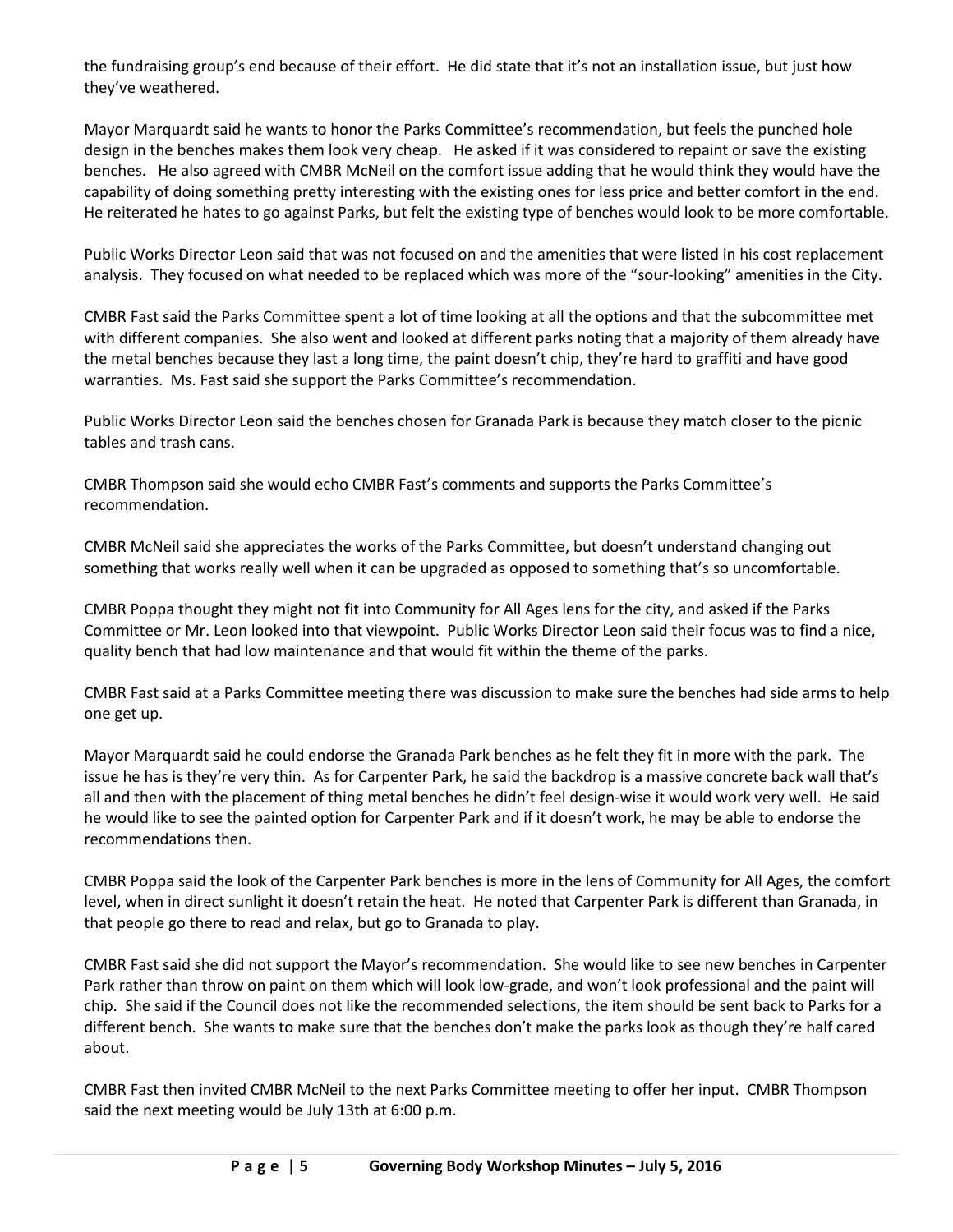There was agreement to accept the bench recommendations for Granada Park.

Public Works Director Leon said he will be bringing the entire request back since the City would be getting a discount by purchasing all of them at the same time. He said he will probably not move forward with Granada Park at this time, but will advise the committee to research some different options for Carpenter and will bring the item back to a Workshop meeting.

CMBR Janssen asked where the old benches go. Public Works Director Leon said they would just dispose of them.

CMBR Fast said an option may be to place them along the bike trail at Nall Park.

#### **4. Ward 3 BZA Committee Appointment**

City Clerk Bohon said the recommendation to fill the Ward III BZA position is Mike Baugher.

There was Council agreement to move this forward to the July 18 Consent Agenda for approval.

### **5. Leaf Pickup Contracts Westwood and Westwood Hills**

Public Works Director Leon put together the 2016 Leaf Pickup Contract for Westwood and Westwood Hills. The pickup date for Westwood Hills is December 3rd and Westwood is December 8th. For the City of Westwood, their overall total increase will be \$17 more an hour, while the increase to Westwood Hills is \$114. Both cities saved some money on fuel costs because fuel is lower this year than last year. He added the City has provided this service the last couple of years and that it has gone smoothly. He also said that Westwood Public Works is a big help. Both cities have their contracts and will be presented to their respective governing bodies. Mr. Leon would like to move this forward for Council approval at the July 18th meeting, and if there are any changes, he will bring them forward at that time.

CMBR Poppa asked about how a change in fuel costs would affect the contract and when the City receives payment for its services. Mr. Leon said the contract is based on current fuel costs and payment is received after the service is complete, usually in middle to late December. Mr. Leon also said there is room in the contract in the event fuel does increase.

There was agreement to move this forward to the July 18 Consent Agenda.

## **6. Direction Needed on Citizen Survey Topics Unique to Roeland Park**

Ms. Jones-Lacy asked the Governing Body for their input on survey topics to propose to ETC, who will then put together the actual phrasing of the questions. Staff wants to know what the Governing Body is looking for and what their goal is in conducting the survey. They want input on the types of information they would need to feel as though this were a valuable effort on the City's part. Ms. Jones-Lacy said she has already received a few questions from the Mayor and City Administrator Moody has spoken with some Councilmembers with regards to what they would like to see.

City Administrator Moody did say space is limited on the survey and it is anonymous.

Entertain a stormwater fee used for ongoing maintenance of stormwater infrastructure.

CMBR Poppa said he would like to see a section for satisfaction with various aspects of city leadership, elected officials, appointed officials and staff. This would encompass overall effectiveness, quality of leadership, accessibility and responsiveness of City leaders. He would also like feedback on how the City ethically conducts its business, effectively manages city resources, and whether is the city prepared for an emergency, financial or otherwise.